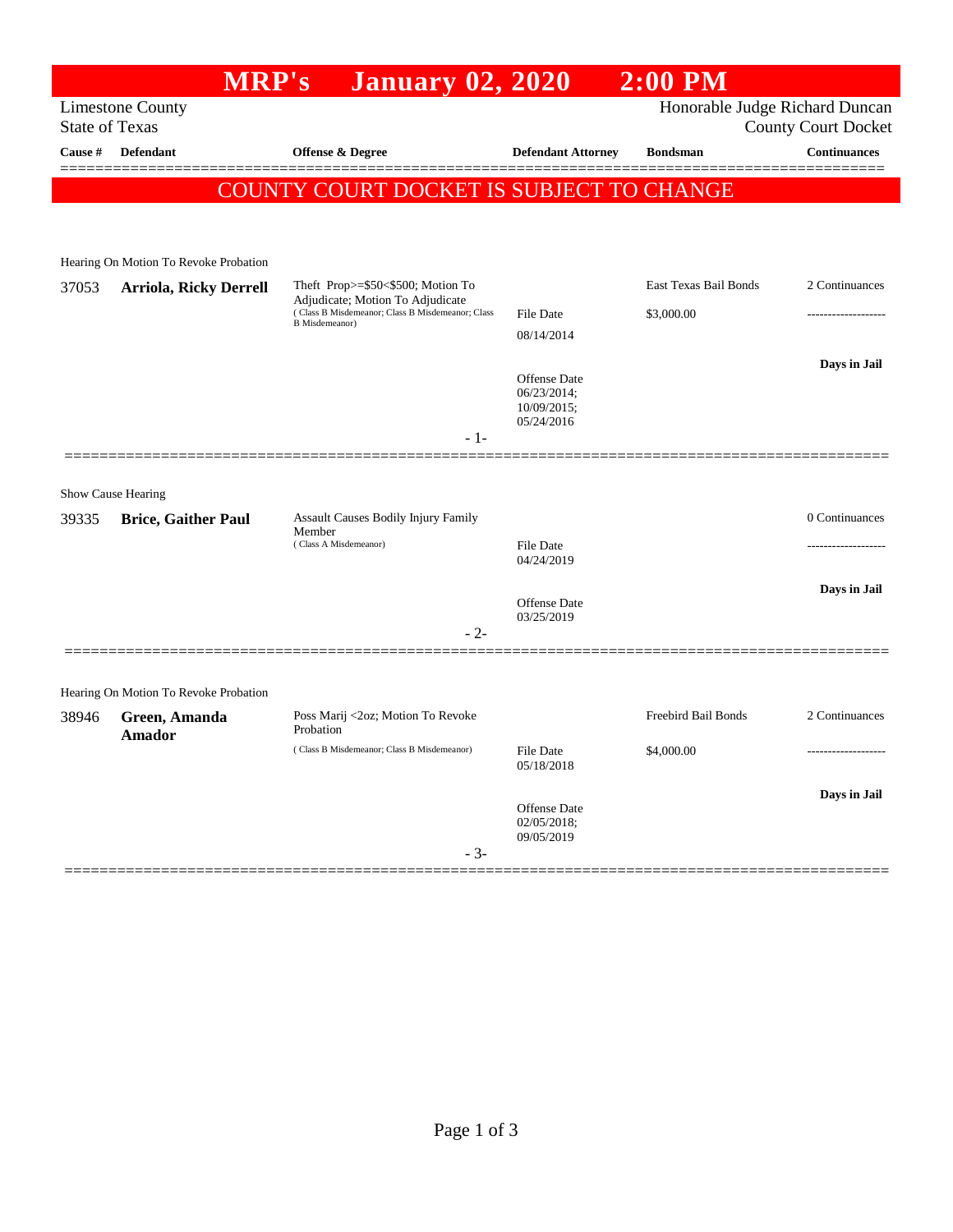## **MRP's January 02, 2020 2:00 PM** Limestone County Honorable Judge Richard Duncan State of Texas County Court Docket **Cause # Defendant Offense & Degree Defendant Attorney Bondsman Continuances** ============================================================================================== COUNTY COURT DOCKET IS SUBJECT TO CHANGE Hearing On Motion To Revoke Probation 38945 **McClendon, Terris Lee** Poss Marij <2oz; Motion To Revoke Probation Latray, Michelle J. County Bail Bonds 2 Continuances ( Class B Misdemeanor; Class B Misdemeanor) File Date \$4,000.00 05/18/2018 **Days in Jail**  Offense Date 05/01/2018; 09/05/2019 - 4- ============================================================================================== Hearing On Motion To Revoke Probation 39112 **Mosely, Nickolas Malik** Theft Prop >=\$100<\$750; Motion To Adjudicate; Motion To Adjudicate Tate, Greg Personal Bond 0 Continuances ( Class B Misdemeanor; Class B Misdemeanor; Class B Misdemeanor) File Date \$1,000.00 10/16/2018 **Days in Jail**  Offense Date 07/17/2018; 03/06/2019; 10/08/2019 - 5- ============================================================================================== Show Cause Hearing 39211 **Sexton, Makenzie Lynn** Poss Marij <2oz Moore, David E. Personal Bond 1 Continuances ( Class B Misdemeanor) File Date \$2,000.00 ------------------- 01/03/2019 **Days in Jail**  Offense Date 11/18/2018 - 6- ==============================================================================================